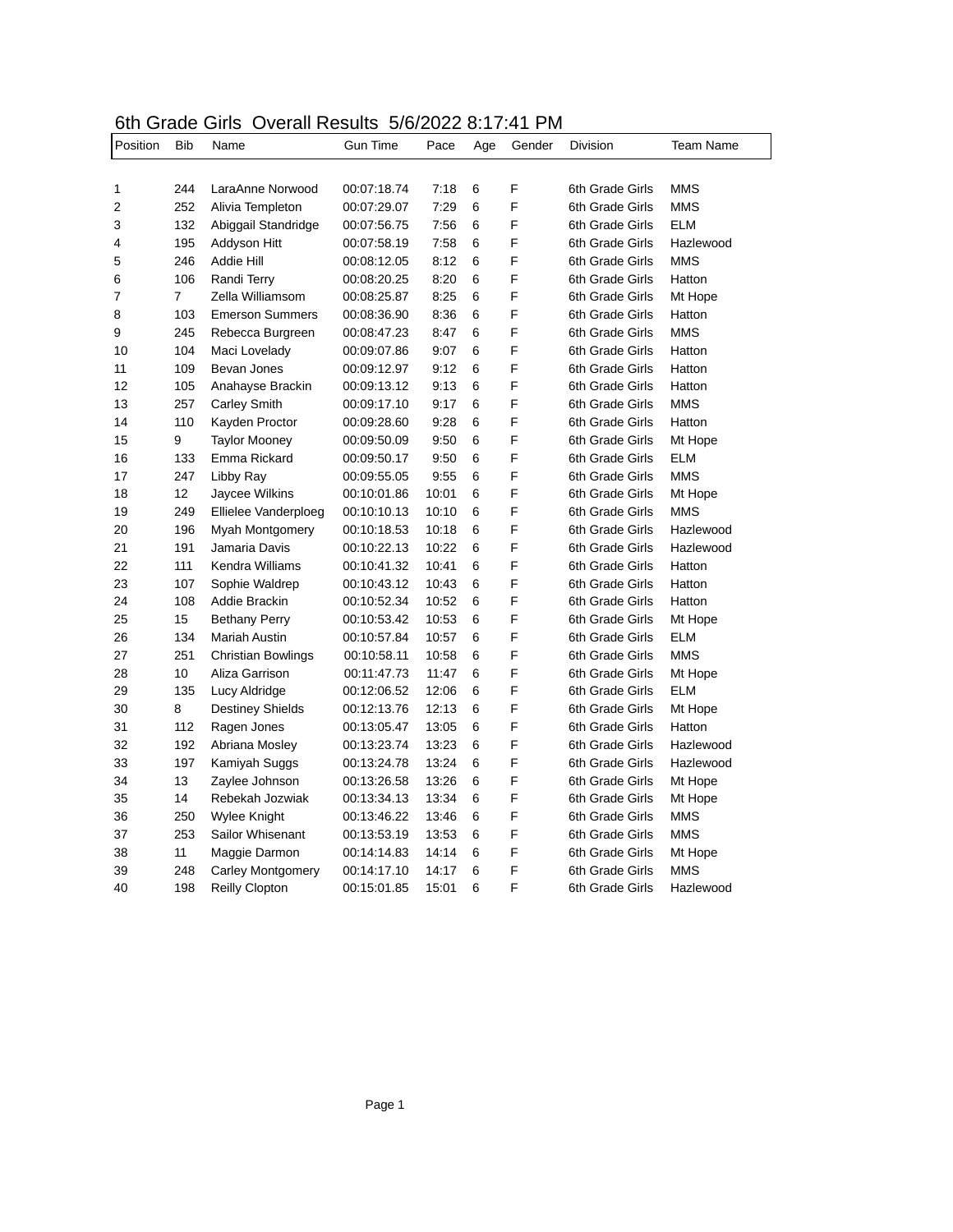## 6th Grade Girls Overall Results 5/6/2022 8:17:44 PM

| Position | <b>Bib</b> | Name | <b>Gun Time</b> |  |  | Pace Age Gender | Division | Team Name |
|----------|------------|------|-----------------|--|--|-----------------|----------|-----------|
|----------|------------|------|-----------------|--|--|-----------------|----------|-----------|